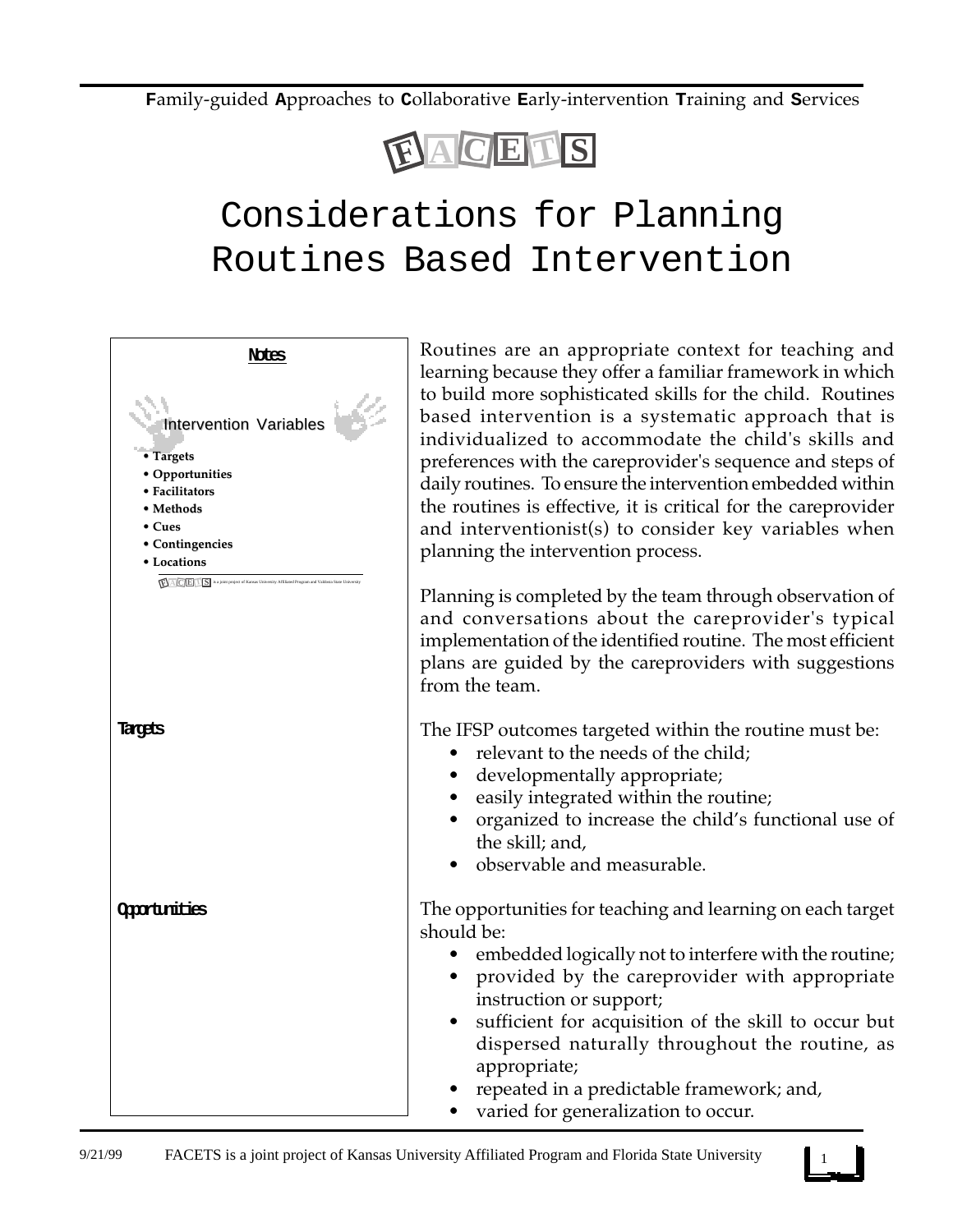

Any and all appropriate careproviders for the child should be involved in the intervention routines as they choose. When planning:

- identify participants interested and available (e.g. parents, brothers and sisters, extended family, friends);
- reach consensus on purpose of intervention with participants;
- identify sequence, methods, cues and contingencies for all facilitators;
- identify when each careprovider will be involved; and,
- develop a system for communication across facilitators and for monitoring progress.

Many different intervention strategies can be effective within the routine. Methods used should:

- match the careprovider and child's preference;
- be appropriate to identified outcome(s);
- be consistent across facilitators;
- provide as much, but no more support than the child needs;
- encourage initiation;
- not interfere with the sequence and outcome of the routine; and,
- systematically decrease supports for independent use of skill.

The routine itself offers many cues for the child's participation. When planning cues for specific targets,

- incorporate the naturally occurring cues of the routine;
- use gestural and facial cues as well as verbal cues;
- provide no more cues than the child needs for success; and,
- decrease support of cues as the child acquires skill.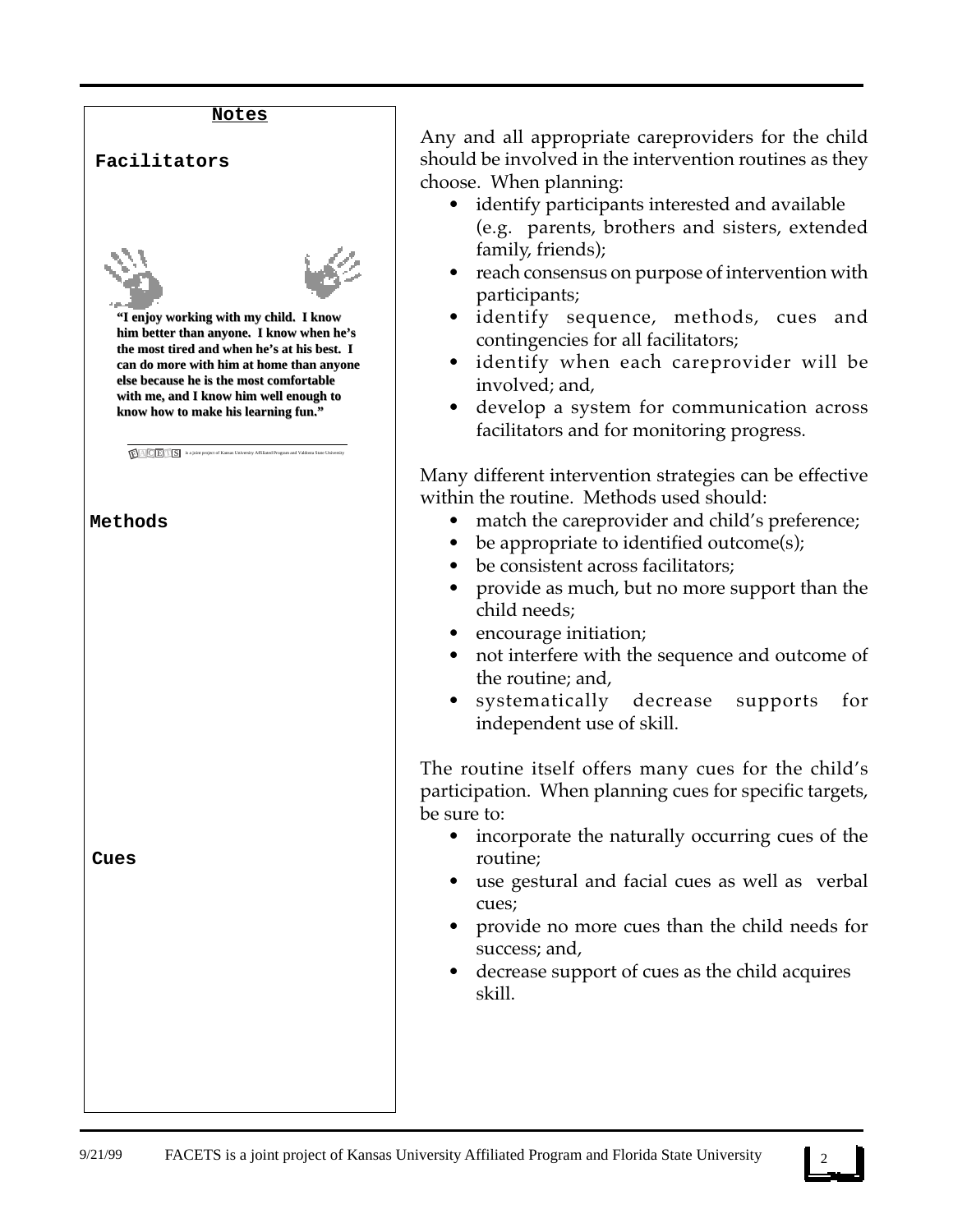| <b>Notes</b>               | Natural consequences or contingencies should be used<br>within the routines. When discussing consequences, be                                                                                                                                                                                                                                                                                                                                                                                                                                                                                                                                                                                                                                                                                                                                                                                                                                                                                                                                                                                                    |
|----------------------------|------------------------------------------------------------------------------------------------------------------------------------------------------------------------------------------------------------------------------------------------------------------------------------------------------------------------------------------------------------------------------------------------------------------------------------------------------------------------------------------------------------------------------------------------------------------------------------------------------------------------------------------------------------------------------------------------------------------------------------------------------------------------------------------------------------------------------------------------------------------------------------------------------------------------------------------------------------------------------------------------------------------------------------------------------------------------------------------------------------------|
| Contingencies<br>Locations | sure to:<br>accept the child's responses and then increase<br>expectations;<br>• encourage responses appropriate to the routine and<br>the natural environment;<br>encourage contingent responding related to child's<br>initiation;<br>focus on increasing the child's frequency and<br>independence of responding; and,<br>• use "encouragers" rather than rewards.<br>Teaching and learning within routines should occur across<br>the child's natural environments. Be sure to include:<br>all the physical settings in which the child is likely<br>to use the skills;<br>(e.g. walking with two hand support at home, child<br>care, Grandma's, church, park);<br>• variations of the typical location as they occur;<br>(e.g. asking for more during meals at home, on a<br>picnic at McDonald's, and during snack at child<br>care);<br>• variations of the physical setting;<br>(e.g. walking on carpet, hardwood floors, grass);<br>and,<br>the social settings in which the child could use the<br>skills;<br>(e.g., greeting people during family outings,<br>shopping trips, visits to the doctor). |
|                            | References:<br>Bricker, D., & Cripe, J. W. (1992). An activity-based approach<br>to early intervention, Baltimore: Paul H. Brookes Publishing Co.<br>Owens, R. E. (1995). Language disorders: A functional<br>approach to assessment and intervention, (2nd edition ed.) Boston:<br>Allyn & Bacon.<br>Wolery, M. & Sainato, D. M. (1996). General Curriculum and<br>Intervention Strategies. In M. McLean & S. Odom (Eds.), Early<br>Intervention/Early Childhood Special Education: Recommended<br>Practices. Austin: Pro-Ed.                                                                                                                                                                                                                                                                                                                                                                                                                                                                                                                                                                                   |